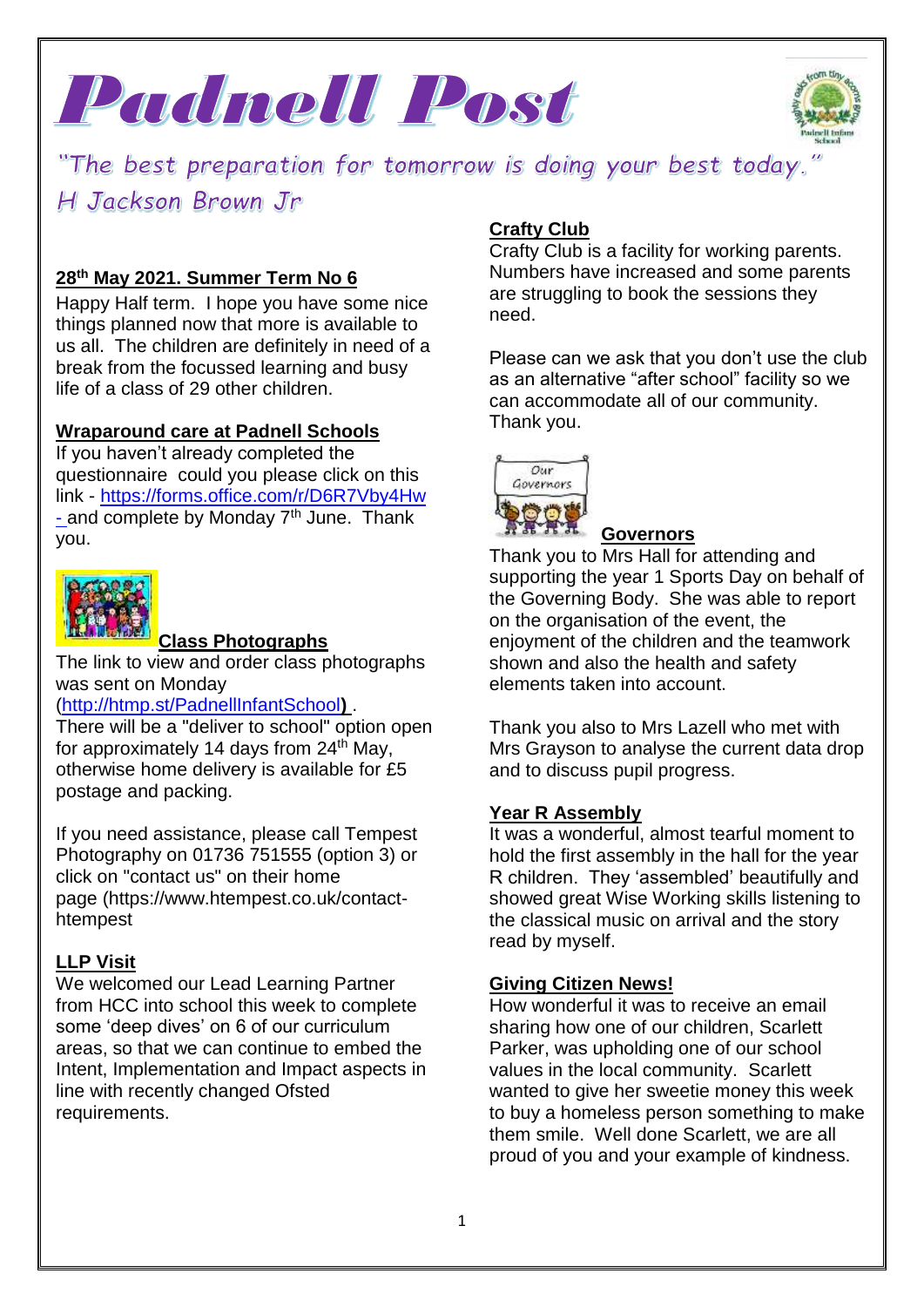



"The best preparation for tomorrow is doing your best today. H Jackson Brown Jr



## **Chicken Watch**

Our little chicks have all sprouted wings and will soon be flying off to their new homes. The children have got so much from seeing this process. Hopefully after half term we will be rehoming 4 slightly older chickens to join our lonely little hen in our coup and all children will get continual enjoyment from seeing them grow.



## **Eat them to Defeat them!**

As you can see from the attached letter, we are once again taking part in the "Eat them to Defeat them" campaign. We hope you will be able to join our live "cookalongs" in the PIPSA Facebook group:

## **Eat them to Defeat them LIVE Cookalong**

**Spotlight Vegetable:** Tomato

**Guest Chef:** Mrs Grayson **Recipe:** Simple Tomato Sauce – Perfect for Pasta

## **You will need:**

- 1tbsp olive oil
- 1 small onion
- 1 garlic clove
- 400g tin of chopped tomatoes
- $\frac{1}{2}$  crumbled vegetable stock cube
- 1tbsp tomato purée
- 1tsp sugar
- 1tsp dried oregano

## **Don't forget to tune in at 4:30pm on: Tuesday 8th June 2021**

## **Kindness Workshop**

On Monday 17th May the children in Year 1 took part in a kindness workshop run by "52 lives". They have asked that the parents of those children complete this short online survey to help them plan future workshops. It only takes a couple of minutes if you feel able to help.

[https://surveys.insightadsurveys.co.uk/s3/Wor](https://surveys.insightadsurveys.co.uk/s3/Workshop003) [kshop003](https://surveys.insightadsurveys.co.uk/s3/Workshop003) Thank you.

## **Kids' Kindness Club**

This is a great opportunity to spread kindness across the community. Please encourage your child to join the free Kids' Kindness Club (some teachers join this club as well!). Members receive a weekly email newsletter filled with kindness challenges, quizzes, and the chance to earn kindness badges and win prizes. Find out more here:- <https://schoolofkindness.org/kids-club>



## **Half Term**

School will finish at the usual time this afternoon for half term. We return to school on Monday 7<sup>th</sup> June.



#### **NOTIFICATION PROCEDURE FOR POSITIVE COVID TEST RESULT FOR YOUR CHILD IN THE HOLIDAYS Although "normal life" is slowly returning, we must still remain contactable during the first part of half term in order to manage any positive cases that may occur in the community after we close today.**

**Therefore, we ask that you read the following and act accordingly should the need arise:**

 **If your child develops any of the Covid-19 symptoms from leaving**